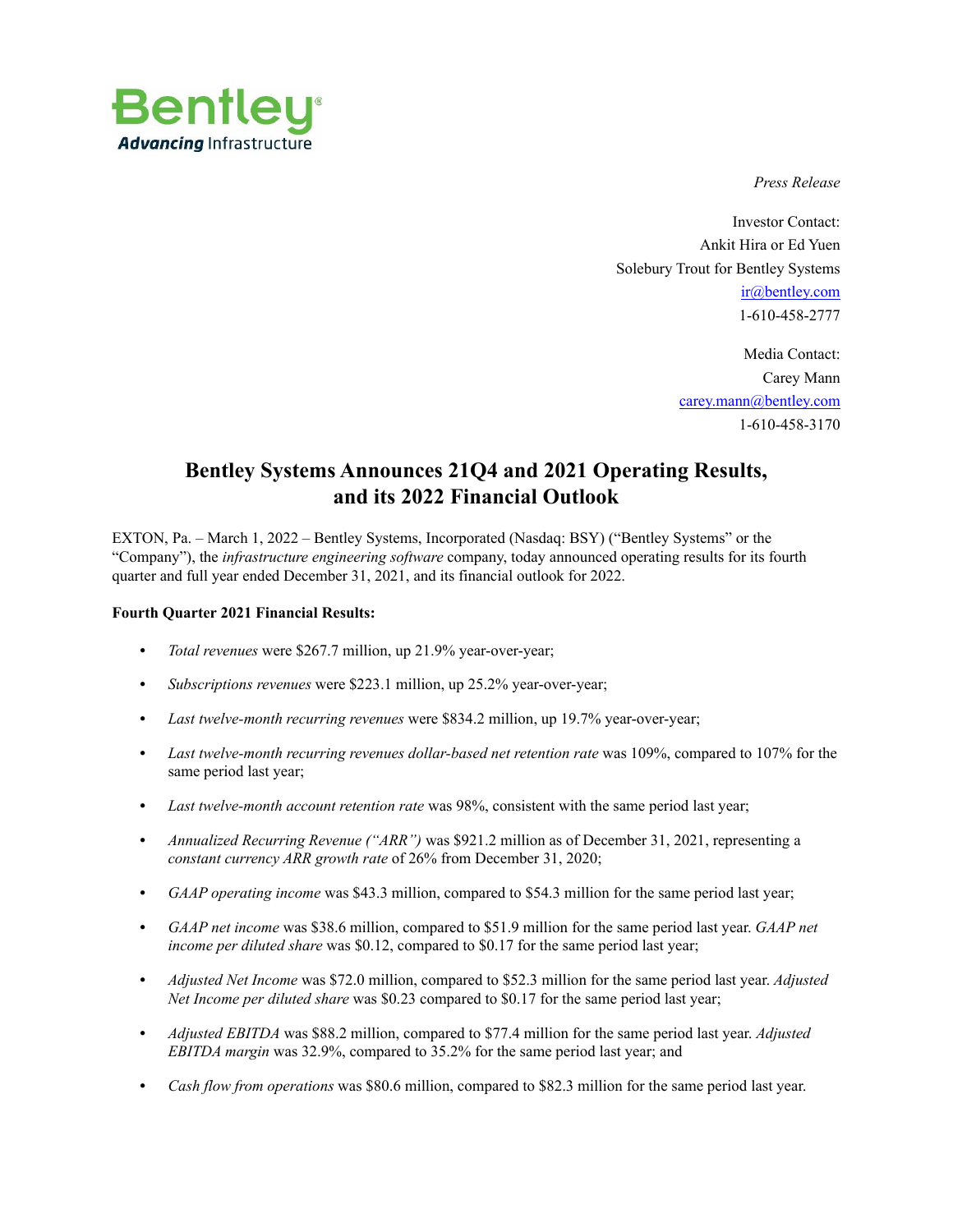#### **Full Year 2021 Financial Results:**

- **•** *Total revenues* were \$965.0 million, up 20.4% year-over-year;
- **•** *Subscriptions revenues* were \$812.8 million, up 19.7% year-over-year;
- **•** *GAAP operating income* was \$94.6 million, compared to \$150.2 million for the same period last year. *GAAP operating income* for 2021 includes a one-time compensation charge of \$90.7 million resulting from a modification of our deferred compensation plan;
- **•** *GAAP net income* was \$93.2 million, compared to \$126.5 million for the same period last year. *GAAP net income per diluted share* was \$0.30, compared to \$0.42 for the same period last year. *GAAP net income* for 2021 includes a one-time compensation charge of \$83.4 million, net of tax, resulting from a modification of our deferred compensation plan;
- **•** *Adjusted Net Income* was \$266.9 million, compared to \$192.8 million for the same period last year. *Adjusted Net Income per diluted share* was \$0.85 compared to \$0.64 for the same period last year;
- **•** *Adjusted EBITDA* was \$324.9 million, compared to \$266.4 million for the same period last year. *Adjusted EBITDA margin* was 33.7%, compared to 33.2% for the same period last year; and
- **•** *Cash flow from operations* was \$288.0 million, compared to \$258.3 million for the same period last year.

Definitions of the non‑GAAP financial measures used in this press release and reconciliations of such measures to the most comparable GAAP financial measures are included below under the heading "Use and Reconciliation of Non‑GAAP Financial Measures."

CEO Greg Bentley said, "Our fourth quarter of 2021 capped a year of consistently and increasingly improving tone of business and operating metrics, and we enter 2022 on an unprecedented high note in terms of business confidence. From a long-term standpoint, BSY management takes pride in having responsibly completed our first full year as a public company. Our quarterly reporting tends to focus on milestones in operations and acquisitions, but I think our notable headway in per-share earnings measures is representative of the conscientious stewardship to which we hold ourselves accountable. Our many established competitive advantages as the *infrastructure engineering software* company make us confident in predictably achieving advancements in both growth and financial performance, including from generationally compelling opportunities for digital twin cloud services to advance infrastructure resilience."

Mr. Bentley continued, "Our 2022 outlook, together with reliably strong 2020 and 2021 results, demonstrates our resolute commitment to deliberately expand our adjusted operating margins (normalized for nonrecurring pandemicrelated savings) annually. At the same time, responding to strong market demand, we continue to expand resource initiatives for our user organizations' success and for further SMB penetration, sustaining our compounded gains in ARR growth from pre-pandemic (and pre-IPO) levels. While we acknowledge that geopolitical complications are adding uncertainties, BSY is now more globally diversified than ever, especially by virtue of our complementary and high-performing Seequent acquisition. In January, 2022 we closed the Power Line Systems acquisition to complete our market-leading grid integration portfolio for energy transmission and distribution— signifying our proactivity in advancing infrastructure engineering, *going digital*, to enable our world's sustainable development goals."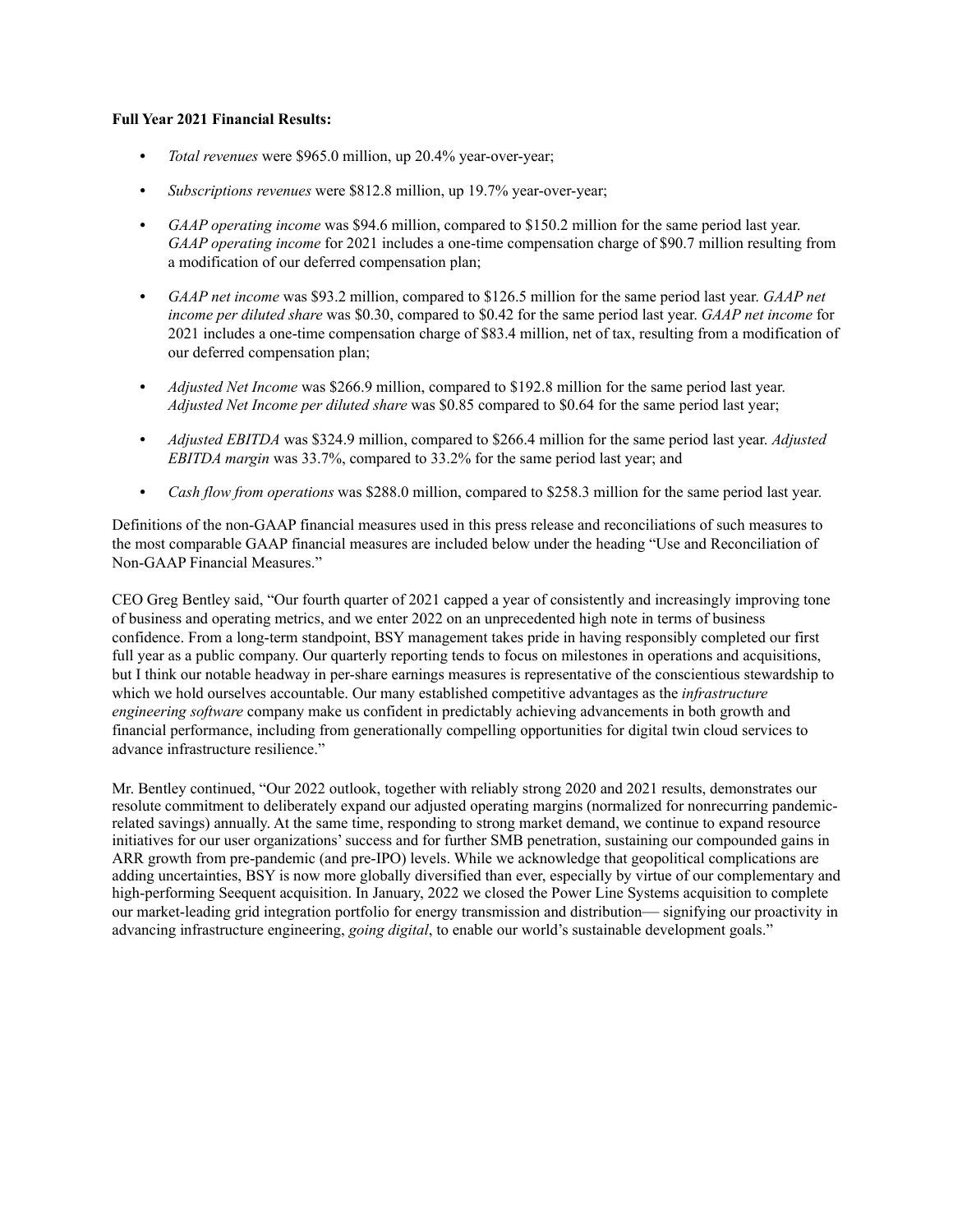#### **Recent Financial Developments:**

• On January 31, 2022, we completed the acquisition of Power Line Systems, a leader in software for the design of overhead electric power transmission lines and their structures, for approximately \$700 million in cash, net of cash acquired, and subject to customary adjustments including for working capital. We used available cash and borrowings under our bank credit facility to fund the transaction.

#### **2022 Financial Outlook**

The Company is sharing the following outlook for the year ending December 31, 2022.

- *Total revenues* in the range of \$1,110 million to \$1,140 million, representing growth of 15.0% to 18.1%  $(16.9\% \text{ to } 20.1\% \text{ in constant currency});$
- *Constant currency ARR growth rate* of 14% to 16% (1);
- *Adjusted EBITDA* in the range of \$370 million to \$380 million, representing growth of 13.9% to 16.9% (16.3% to 19.5% in constant currency), and *Adjusted EBITDA margin* of approximately 33%; and
- *Effective tax rate* of less than 15%.
- (1) The outlook for *constant currency ARR growth rate* includes growth of 2.5% from the initial inclusion of Power Line Systems, and growth of 11.5% to 13.5% from business performance.

The Company does not provide quarterly guidance, but to the extent expectations materially change we will update our full-year financial outlook when announcing subsequent quarterly operating results.

The 2022 outlook information provided above includes *Constant currency ARR growth rate*, *Adjusted EBITDA*, and A*djusted EBITDA margin* guidance, which are non-GAAP financial measures management uses in measuring performance. The Company is unable to reconcile these forward-looking non-GAAP measures to GAAP without unreasonable efforts because it is not possible to predict with a reasonable degree of certainty the actual impact of certain items and unanticipated events, including stock‑based compensation charges, depreciation and amortization of capitalized software costs and of acquired intangible assets, realignment expenses, and other items, which would be included in GAAP results. The impact of such items and unanticipated events could be potentially significant.

The 2022 outlook is forward-looking, subject to significant business, economic, regulatory, and competitive uncertainties and contingencies, many of which are beyond the control of the Company and its management, and based upon assumptions with respect to future decisions, which are subject to change. Actual results may vary and those variations may be material. As such, our results may not fall within the ranges contained in this outlook. The Company uses these forward-looking measures to evaluate its ongoing operations and for internal planning and forecasting purposes.

# **Operating Results Call Details**

Bentley Systems will host a live Zoom video webinar on March 1, 2022 at 8:15 a.m. EST to discuss operating results for its fourth quarter and full year ended December 31, 2021, and 2022 financial outlook.

Those wishing to participate should access the live Zoom video webinar of the event through a direct registration link at https://zoom.us/webinar/register/WN\_rP8Uv\_28Q3GEOkkAFHwBGg. Alternatively, the event can be accessed from the Events & Presentations page on Bentley Systems' Investor Relations website at https://investors.bentley.com. In addition, a replay and transcript will be available after the conclusion of the live event on Bentley Systems' Investor Relations website for one year.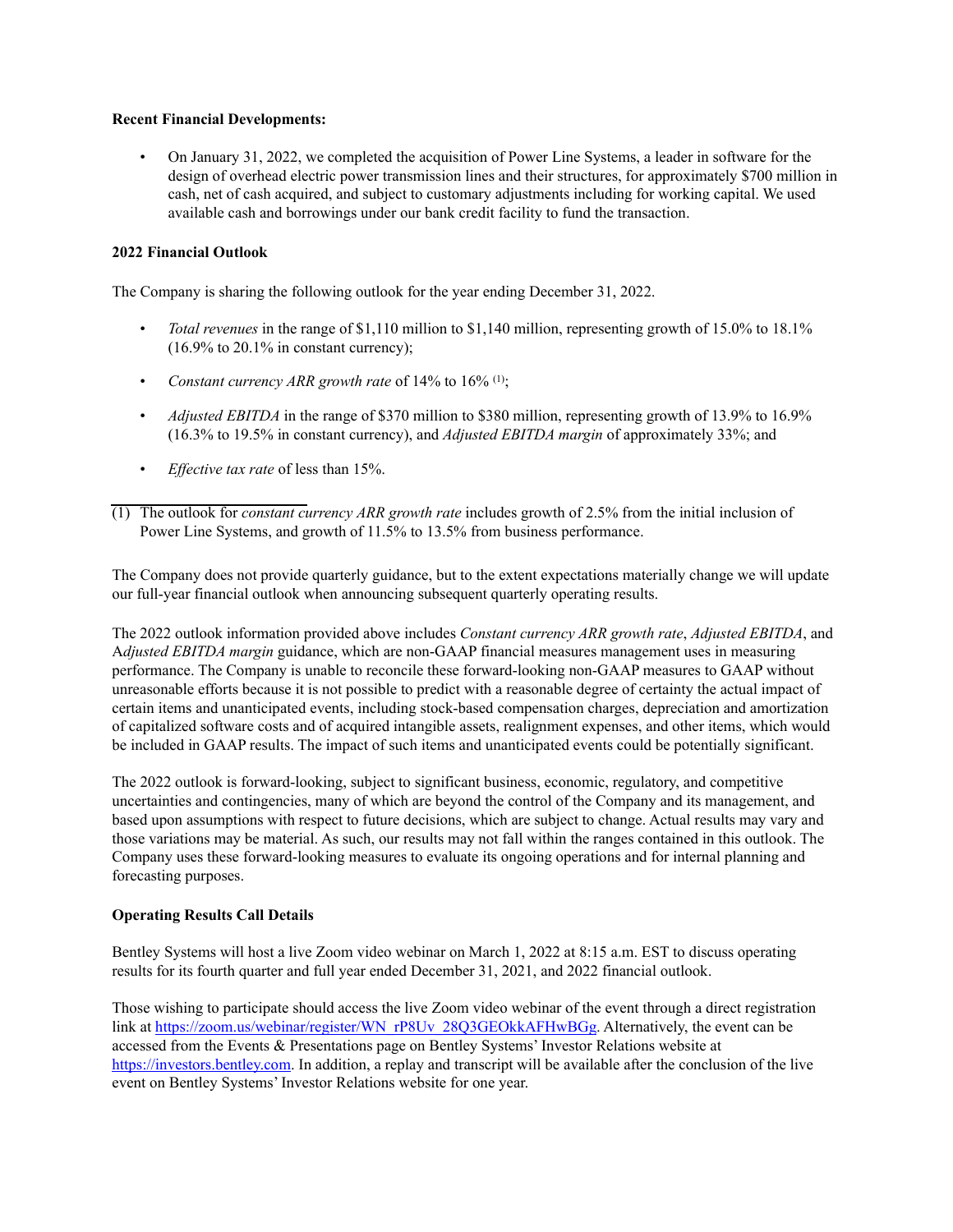#### **Definitions of Certain Key Business Metrics**

Definitions of the non‑GAAP financial measures used in this operating results press release and reconciliations of such measures to their nearest GAAP equivalents are included below under "Use and Reconciliation of Non-GAAP Financial Measures." Certain non‑GAAP measures included in our financial outlook are not being reconciled to the comparable GAAP financial measures because the GAAP measures are not accessible on a forward-looking basis. The Company is unable to reconcile these forward‑looking non‑GAAP financial measures to the most directly comparable GAAP measures without unreasonable efforts because the Company is currently unable to predict with a reasonable degree of certainty the type and extent of certain items that would be expected for these periods not to impact the non‑GAAP measures, but would impact GAAP measures. Such unavailable information, which could have a significant impact on the Company's GAAP financial results, may include stock-based compensation charges, depreciation and amortization of capitalized software costs and of acquired intangible assets, realignment expenses, and other items.

*Last twelve-month recurring revenues* are calculated as recurring revenues recognized over the preceding twelve-month period. We define recurring revenues as subscription revenues that recur monthly, quarterly, or annually with specific or automatic renewal clauses and professional services revenues in which the underlying contract is based on a fixed fee and contains automatic annual renewal provisions.

#### **Constant Currency Metrics**

In reporting period–over–period results, we calculate the effects of foreign currency fluctuations and constant currency information by translating current period results using prior period average foreign currency exchange rates. Our definition of constant currency may differ from other companies reporting similarly named measures, and these constant currency performance measures should be viewed in addition to, and not as a substitute for, our operating performance measures calculated in accordance with GAAP.

- **•** Our *last twelve*‑*month recurring revenues dollar*‑*based net retention rate* is calculated, using the average exchange rates for the prior period, as follows: the recurring revenues for the current period, including any growth or reductions from accounts with recurring revenues in the prior period ("existing accounts"), but excluding recurring revenues from any new accounts added during the current period, divided by the total recurring revenues from all accounts during the prior period. A period is defined as any trailing twelve months.
- **•** Our *last twelve-month account retention rate* for any given twelve‑month period is calculated using the average currency exchange rates for the prior period, as follows: the prior period recurring revenues from all accounts with recurring revenues in the current and prior period, divided by total recurring revenues from all accounts during the prior period.
- **•** Our *constant currency ARR growth rate* is the growth rate of our ARR, measured on a constant currency basis. Our ARR is defined as the sum of the annualized value of our portfolio of contracts that produce recurring revenue as of the last day of the reporting period, and the annualized value of the last three months of recognized revenues for our contractually recurring consumption-based software subscriptions with consumption measurement durations of less than one year.

#### **Use and Reconciliation of Non-GAAP Financial Measures**

In addition to our results determined in accordance with GAAP, we have calculated *Adjusted cost of subscriptions and licenses*, *Adjusted cost of services*, *Adjusted research and development*, *Adjusted selling and marketing*, *Adjusted general and administrative*, *Adjusted income from operations*, *Adjusted Net Income*, *Adjusted Net Income per diluted share*, *Adjusted EBITDA*, and *Adjusted EBITDA margin*, each of which are non‑GAAP financial measures. We have provided tabular reconciliations of each of these non‑GAAP financial measures to such measure's most directly comparable GAAP financial measure.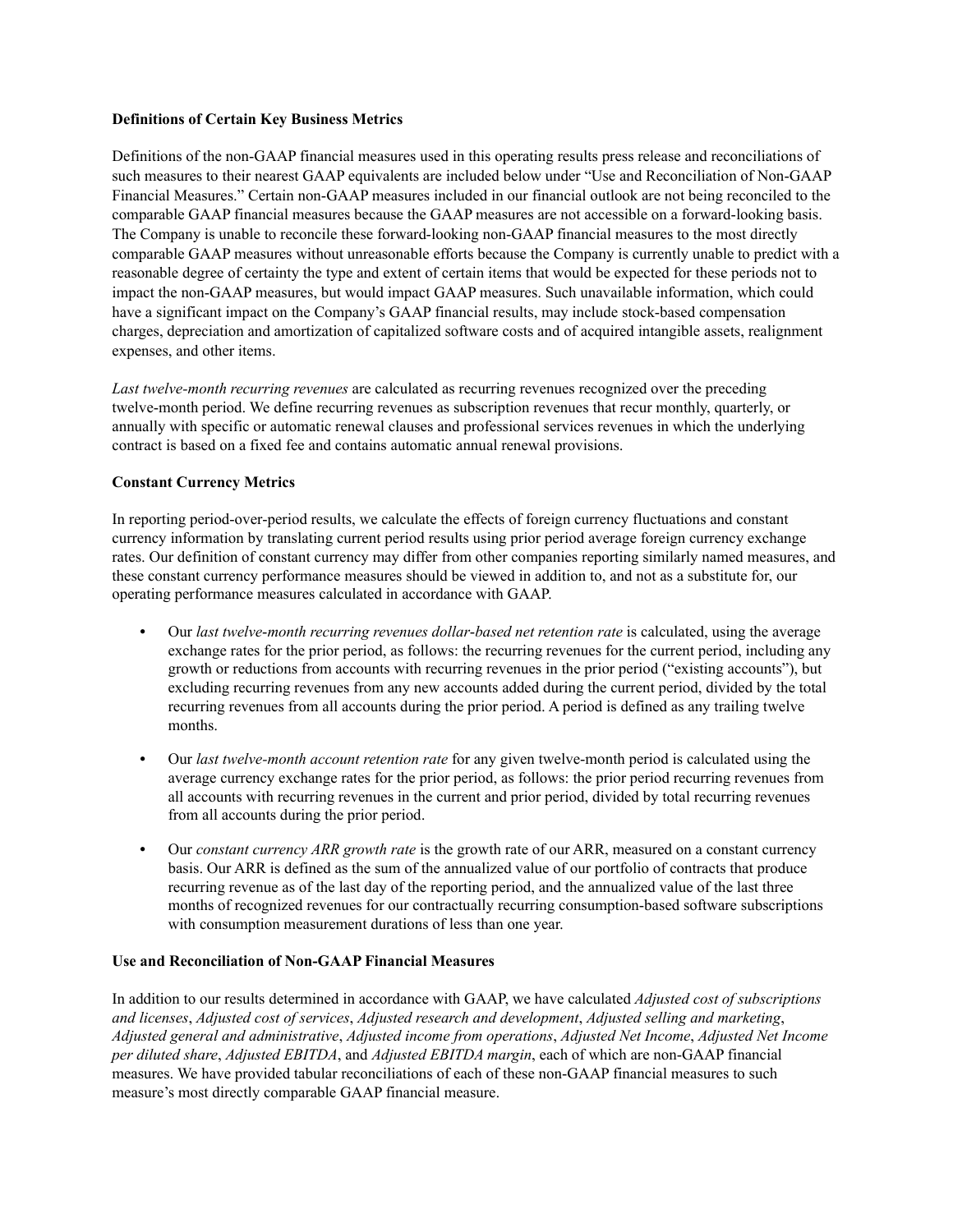Management uses these non‑GAAP financial measures to understand and compare operating results across accounting periods, for internal budgeting and forecasting purposes, and to evaluate financial performance. Our non‑GAAP financial measures are presented as supplemental disclosure as we believe they provide useful information to investors and others in understanding and evaluating our results and prospects period-over-period without the impact of certain items that do not directly correlate to our operating performance and that may vary significantly from period to period for reasons unrelated to our operating performance, as well as to compare our financial results to those of other companies. Our definitions of these non‑GAAP financial measures may differ from similarly titled measures presented by other companies and therefore comparability may be limited. In addition, other companies may not publish these or similar metrics. Thus, our non‑GAAP financial measures should be considered in addition to, not as a substitute for, or in isolation from, the financial information prepared in accordance with GAAP, and should be read in conjunction with the financial statements included in our Annual Report on Form 10‑K to be filed with the United States Securities and Exchange Commission.

We calculate these non-GAAP financial measures as follows:

- **•** *Adjusted cost of subscriptions and licenses* is determined by adding back to GAAP cost of subscriptions and licenses, amortization of purchased intangibles and developed technologies, stock-based compensation, acquisition expenses, and realignment expenses, for the respective periods;
- *Adjusted cost of services* is determined by adding back to GAAP cost of services, stock-based compensation, acquisition expenses, and realignment expenses, for the respective periods;
- **•** *Adjusted research and development* is determined by adding back to GAAP research and development, stock-based compensation, acquisition expenses, and realignment expenses, for the respective periods;
- **•** *Adjusted selling and marketing* is determined by adding back to GAAP selling and marketing, stock‑based compensation, acquisition expenses, and realignment expenses, for the respective periods;
- **•** *Adjusted general and administrative* is determined by adding back to GAAP general and administrative, stock-based compensation, acquisition expenses, and realignment expenses, for the respective periods;
- **•** *Adjusted income from operations* is determined by adding back to GAAP operating income, amortization of purchased intangibles and developed technologies, stock-based compensation, expense (income) relating to deferred compensation plan liabilities, acquisition expenses, realignment expenses, and expenses associated with initial public offering ("IPO") for the respective periods;
- **•** *Adjusted Net Income* is defined as net income adjusted for the following: amortization of purchased intangibles and developed technologies, stock‑based compensation, expense (income) relating to deferred compensation plan liabilities, acquisition expenses, realignment expenses, expenses associated with IPO, other non‑operating (income) expense, net, the tax effect of the above adjustments to net income, and (income) loss from investment accounted for using the equity method, net of tax. The tax effect of adjustments to net income is based on the estimated marginal effective tax rates in the jurisdictions impacted by such adjustments;
- **•** *Adjusted Net Income per diluted share* is determined by dividing *Adjusted Net Income* by the weighted average diluted shares;
- **•** *Adjusted EBITDA* is defined as net income adjusted for interest expense, net, provision (benefit) for income taxes, depreciation and amortization, stock‑based compensation, expense (income) relating to deferred compensation plan liabilities, acquisition expenses, realignment expenses, expenses associated with IPO, other non‑operating (income) expense, net, and (income) loss from investment accounted for using the equity method, net of tax; and
- **•** *Adjusted EBITDA margin* is determined by dividing *Adjusted EBITDA* by *total revenues*.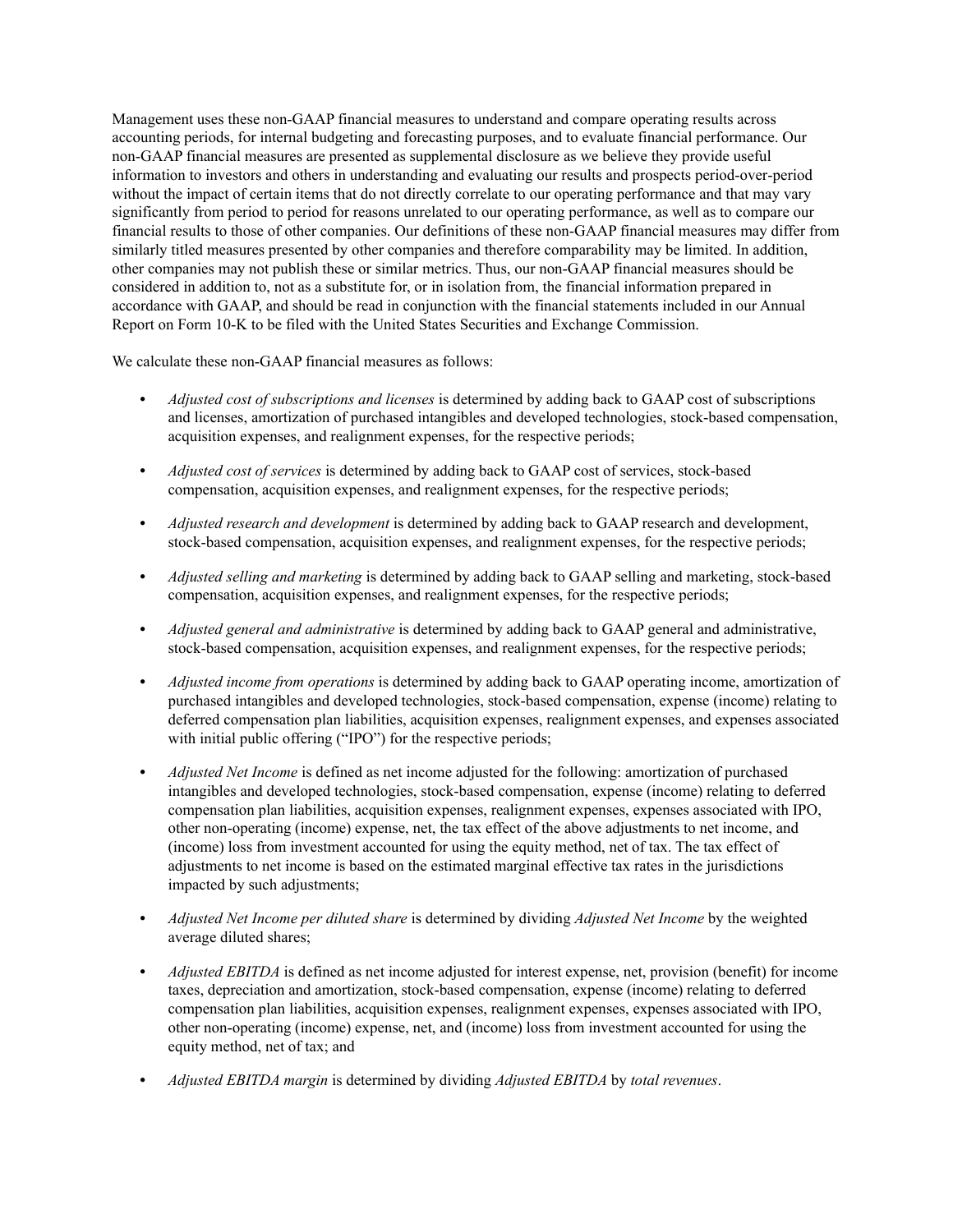We encourage investors and others to review our financial information in its entirety, not to rely on any single financial measure, and to view these non‑GAAP financial measures in conjunction with the related GAAP financial measures. During the third quarter of 2021, the Company modified its definitions of *Adjusted EBITDA* and *Adjusted Net Income* to adjust for expense (income) relating to deferred compensation plan liabilities and amounts for all periods herein reflect application of the modified definition.

# **Forward-Looking Statements**

This press release includes forward-looking statements regarding the future results of operations and financial position, business strategy, and plans and objectives for future operations of Bentley Systems, Incorporated (the "Company," "we," "us," and words of similar import). All such statements contained in this press release, other than statements of historical facts, are forward-looking statements. The words "believe," "may," "will," "estimate," "continue," "anticipate," "intend," "expect," and similar expressions are intended to identify forward-looking statements. We have based these forward-looking statements largely on our current expectations, projections, and assumptions about future events and financial trends that we believe may affect our financial condition, results of operations, business strategy, short-term and long-term business operations and objectives, and financial needs. These forward-looking statements are subject to a number of risks, uncertainties and assumptions, and there are a significant number of factors that could cause actual results to differ materially from statements made in this press release including: current and potential future impacts of the COVID-19 pandemic on the global economy and our business, and consolidated financial statements; adverse changes in global economic and/or political conditions; political, economic, regulatory and public health and safety risks and uncertainties in the countries and regions in which we operate; failure to retain personnel necessary for the operation of our business or those that we acquire; changes in the industries in which our accounts operate; the competitive environment in which we operate; the quality of our products; our ability to develop and market new products to address our accounts' rapidly changing technological needs; changes in capital markets and our ability to access financing on terms satisfactory to us or at all; and our ability to integrate acquired businesses successfully.

Further information on potential factors that could affect the financial results of the Company are included in the Company's Form 10‑K and subsequent Forms 10‑Q, which are on file with the United States Securities and Exchange Commission. The Company disclaims any obligation to update the forward-looking statements provided to reflect events that occur or circumstances that exist after the date on which they were made.

# **About Bentley Systems**

Bentley Systems (Nasdaq: BSY) is the *infrastructure engineering software* company. We provide innovative software to advance the world's infrastructure – sustaining both the global economy and environment. Our industryleading software solutions are used by professionals, and organizations of every size, for the design, construction, and operations of roads and bridges, rail and transit, water and wastewater, public works and utilities, buildings and campuses, mining, and industrial facilities. Our offerings include *MicroStation*-based applications for modeling and simulation, *ProjectWise* for project delivery, *AssetWise* for asset and network performance, Seequent's leading geoprofessional software portfolio, and the *iTwin* platform for infrastructure digital twins. Bentley Systems employs more than 4,500 colleagues and generates annual revenues of approximately \$1 billion in 186 countries. www.bentley.com

© 2022 Bentley Systems, Incorporated. Bentley, the Bentley logo, AssetWise, iTwin, MicroStation, ProjectWise, Seequent, and Power Line Systems are either registered or unregistered trademarks or service marks of Bentley Systems, Incorporated or one of its direct or indirect wholly owned subsidiaries. All other brands and product names are trademarks of their respective owners.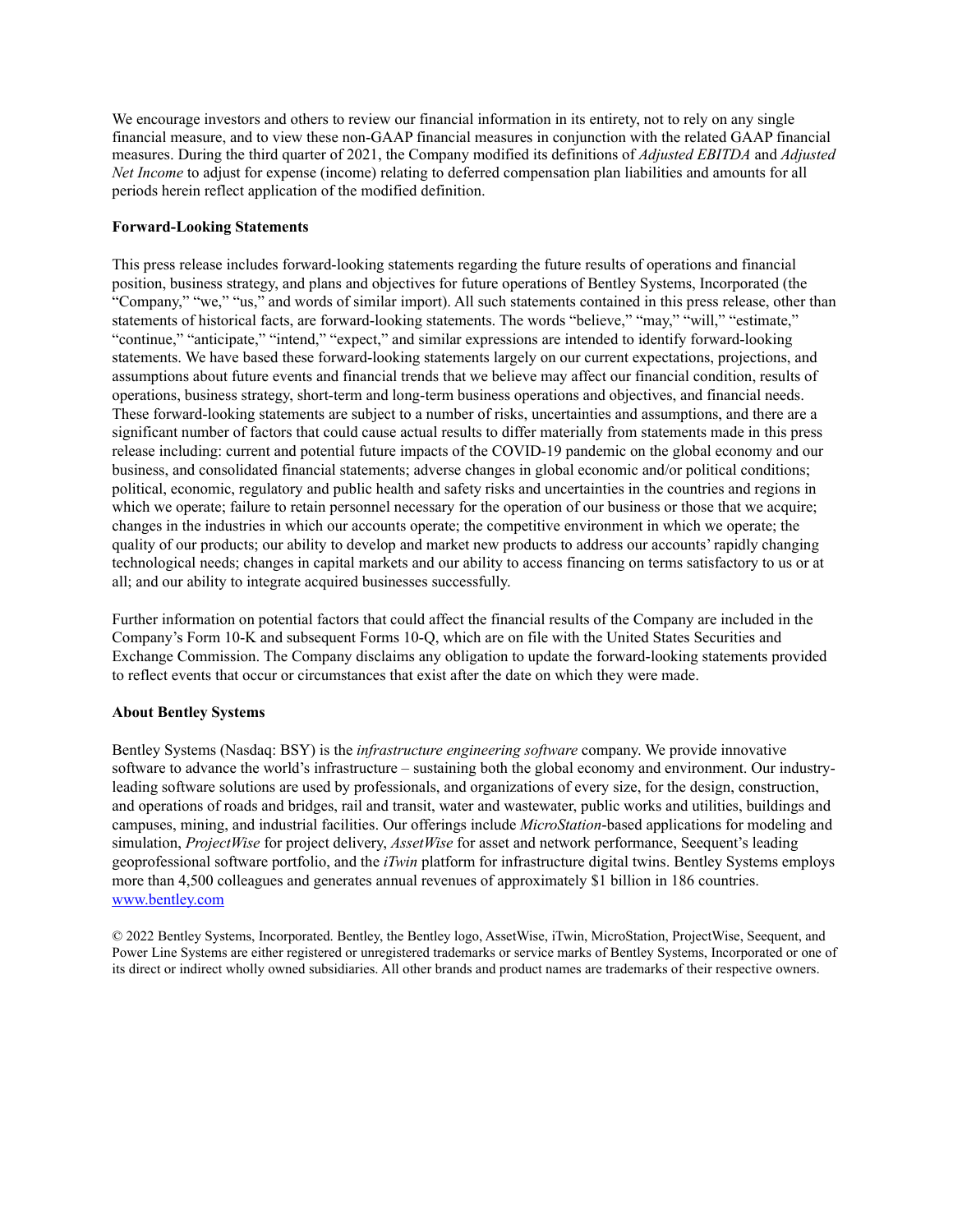# **BENTLEY SYSTEMS, INCORPORATED AND SUBSIDIARIES Consolidated Balance Sheets (in thousands) (unaudited)**

|                                             |               | December 31, |               |           |  |  |
|---------------------------------------------|---------------|--------------|---------------|-----------|--|--|
|                                             |               | 2021         |               | 2020      |  |  |
| <b>Assets</b>                               |               |              |               |           |  |  |
| Current assets:                             |               |              |               |           |  |  |
| Cash and cash equivalents                   | \$            | 329,337      | \$            | 122,006   |  |  |
| Accounts receivable                         |               | 241,807      |               | 195,782   |  |  |
| Allowance for doubtful accounts             |               | (6, 541)     |               | (5,759)   |  |  |
| Prepaid income taxes                        |               | 16,880       |               | 3,535     |  |  |
| Prepaid and other current assets            |               | 34,348       |               | 24,694    |  |  |
| Total current assets                        |               | 615,831      |               | 340,258   |  |  |
| Property and equipment, net                 |               | 31,823       |               | 28,414    |  |  |
| Operating lease right-of-use assets         |               | 50,818       |               | 46,128    |  |  |
| Intangible assets, net                      |               | 245,834      |               | 45,627    |  |  |
| Goodwill                                    |               | 1,588,477    |               | 581,174   |  |  |
| <b>Investments</b>                          |               | 6,438        |               | 5,691     |  |  |
| Deferred income taxes                       |               | 71,376       |               | 39,224    |  |  |
| Other assets                                |               | 48,646       |               | 39,519    |  |  |
| Total assets                                | $\mathcal{S}$ | 2,659,243    | \$            | 1,126,035 |  |  |
| <b>Liabilities and Stockholders' Equity</b> |               |              |               |           |  |  |
| Current liabilities:                        |               |              |               |           |  |  |
| Accounts payable                            | $\mathcal{S}$ | 16,483       | $\mathcal{S}$ | 16,492    |  |  |
| Accruals and other current liabilities      |               | 323,603      |               | 226,793   |  |  |
| Deferred revenues                           |               | 224,610      |               | 202,294   |  |  |
| Operating lease liabilities                 |               | 17,482       |               | 16,610    |  |  |
| Income taxes payable                        |               | 6,696        |               | 3,366     |  |  |
| Current portion of long-term debt           |               | 5,000        |               |           |  |  |
| Total current liabilities                   |               | 593,874      |               | 465,555   |  |  |
| Long-term debt                              |               | 1,430,992    |               | 246,000   |  |  |
| Deferred compensation plan liabilities      |               | 94,890       |               | 2,422     |  |  |
| Long-term operating lease liabilities       |               | 35,274       |               | 31,767    |  |  |
| Deferred revenues                           |               | 7,983        |               | 7,020     |  |  |
| Deferred income taxes                       |               | 65,014       |               | 10,849    |  |  |
| Income taxes payable                        |               | 7,725        |               | 7,883     |  |  |
| Other liabilities                           |               | 14,269       |               | 12,940    |  |  |
| <b>Total liabilities</b>                    |               | 2,250,021    |               | 784,436   |  |  |
| Stockholders' equity:                       |               |              |               |           |  |  |
| Common stock                                |               | 2,825        |               | 2,722     |  |  |
| Additional paid-in capital                  |               | 937,805      |               | 741,113   |  |  |
| Accumulated other comprehensive loss        |               | (91, 774)    |               | (26, 233) |  |  |
| Accumulated deficit                         |               | (439, 634)   |               | (376,003) |  |  |
| Total stockholders' equity                  |               | 409,222      |               | 341,599   |  |  |
| Total liabilities and stockholders' equity  | \$            | 2,659,243    | \$            | 1,126,035 |  |  |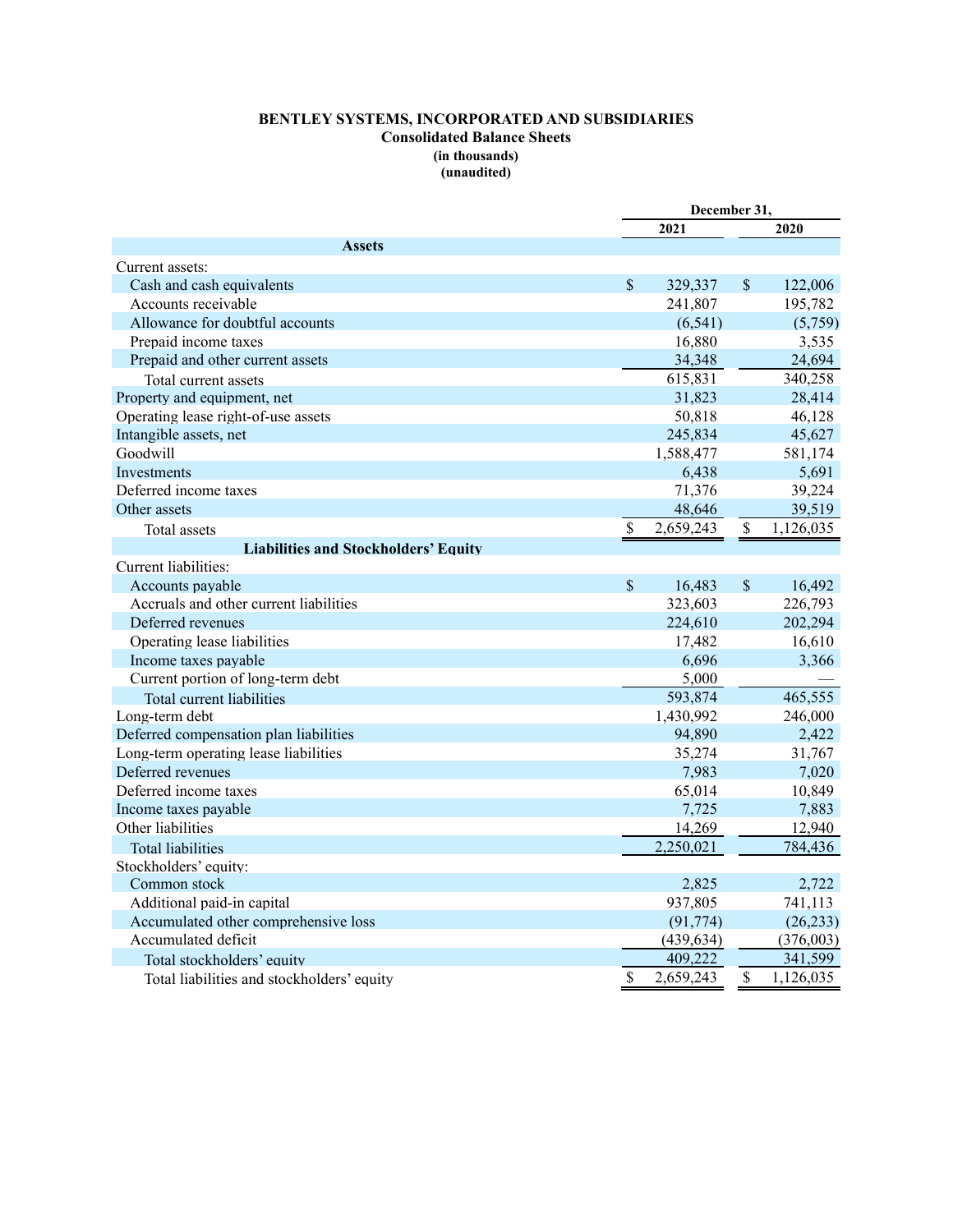# **BENTLEY SYSTEMS, INCORPORATED AND SUBSIDIARIES**

#### **Consolidated Statements of Operations**

**(in thousands, except share and per share data)** 

**(unaudited)** 

|                                                                           |                           | <b>Three Months Ended</b><br>December 31, |              |             |               | <b>Year Ended</b><br>December 31, |             |               |  |  |  |
|---------------------------------------------------------------------------|---------------------------|-------------------------------------------|--------------|-------------|---------------|-----------------------------------|-------------|---------------|--|--|--|
|                                                                           |                           | 2021                                      |              | 2020        |               | 2021                              |             | 2020          |  |  |  |
| Revenues:                                                                 |                           |                                           |              |             |               |                                   |             |               |  |  |  |
| Subscriptions                                                             | \$                        | 223,105                                   | \$           | 178,262     | \$            | 812,807                           | \$          | 679,273       |  |  |  |
| Perpetual licenses                                                        |                           | 19,707                                    |              | 21,362      |               | 53,080                            |             | 57,382        |  |  |  |
| Subscriptions and licenses                                                |                           | 242,812                                   |              | 199,624     |               | 865,887                           |             | 736,655       |  |  |  |
| Services                                                                  |                           | 24,920                                    |              | 19,943      |               | 99,159                            |             | 64,889        |  |  |  |
| Total revenues                                                            |                           | 267,732                                   |              | 219,567     |               | 965,046                           |             | 801,544       |  |  |  |
| Cost of revenues:                                                         |                           |                                           |              |             |               |                                   |             |               |  |  |  |
| Cost of subscriptions and licenses                                        |                           | 34,439                                    |              | 29,337      |               | 124,321                           |             | 95,803        |  |  |  |
| Cost of services                                                          |                           | 25,128                                    |              | 21,226      |               | 92,218                            |             | 71,352        |  |  |  |
| Total cost of revenues                                                    |                           | 59,567                                    |              | 50,563      |               | 216,539                           |             | 167,155       |  |  |  |
| Gross profit                                                              |                           | 208,165                                   |              | 169,004     |               | 748,507                           |             | 634,389       |  |  |  |
| Operating expenses:                                                       |                           |                                           |              |             |               |                                   |             |               |  |  |  |
| Research and development                                                  |                           | 63,002                                    |              | 45,945      |               | 220,915                           |             | 185,515       |  |  |  |
| Selling and marketing                                                     |                           | 47,394                                    |              | 36,240      |               | 162,240                           |             | 143,791       |  |  |  |
| General and administrative                                                |                           | 39,883                                    |              | 27,884      |               | 150,116                           |             | 113,274       |  |  |  |
| Deferred compensation plan                                                |                           | 5,719                                     |              | 292         |               | 95,046                            |             | 177           |  |  |  |
| Amortization of purchased intangibles                                     |                           | 8,898                                     |              | 4,368       |               | 25,601                            |             | 15,352        |  |  |  |
| Expenses associated with initial public offering                          |                           |                                           |              |             |               |                                   |             | 26,130        |  |  |  |
| Total operating expenses                                                  |                           | 164,896                                   |              | 114,729     |               | 653,918                           |             | 484,239       |  |  |  |
| Income from operations                                                    |                           | 43,269                                    |              | 54,275      |               | 94,589                            |             | 150,150       |  |  |  |
| Interest expense, net                                                     |                           | (3,883)                                   |              | (3,026)     |               | (12, 491)                         |             | (7, 476)      |  |  |  |
| Other income, net                                                         |                           | 1,483                                     |              | 18,190      |               | 11,231                            |             | 24,946        |  |  |  |
| Income before income taxes                                                |                           | 40,869                                    |              | 69,439      |               | 93,329                            |             | 167,620       |  |  |  |
| (Provision) benefit for income taxes                                      |                           | (1,642)                                   |              | (16, 480)   |               | 3,448                             |             | (38, 625)     |  |  |  |
| Loss from investment accounted for using the<br>equity method, net of tax |                           | (646)                                     |              | (1,027)     |               | (3,585)                           |             | (2, 474)      |  |  |  |
| Net income                                                                |                           | 38,581                                    |              | 51,932      |               | 93,192                            |             | 126,521       |  |  |  |
| Less: Net income attributable to participating<br>securities              |                           | (3)                                       |              | (230)       |               | (9)                               |             | (234)         |  |  |  |
| Net income attributable to Class A and<br>Class B common stockholders     | \$                        | 38,578                                    | \$           | 51,702      | \$            | 93,183                            | \$          | 126,287       |  |  |  |
| Per share information:<br>Net income per share, basic                     | \$                        | 0.13                                      | \$           | 0.17        | \$            | 0.30                              | \$          | 0.44          |  |  |  |
| Net income per share, diluted                                             | $\boldsymbol{\mathsf{S}}$ | 0.12                                      | $\mathbb{S}$ | 0.17        | $\mathcal{S}$ | 0.30                              | $\mathbb S$ | 0.42          |  |  |  |
| Weighted average shares, basic                                            |                           | 307,447,788                               |              | 297,192,775 |               | 305,711,345                       |             | 289,863,272   |  |  |  |
| Weighted average shares, diluted                                          |                           | 314,782,892                               |              | 309,096,405 |               | 314,610,814                       |             | 299, 371, 129 |  |  |  |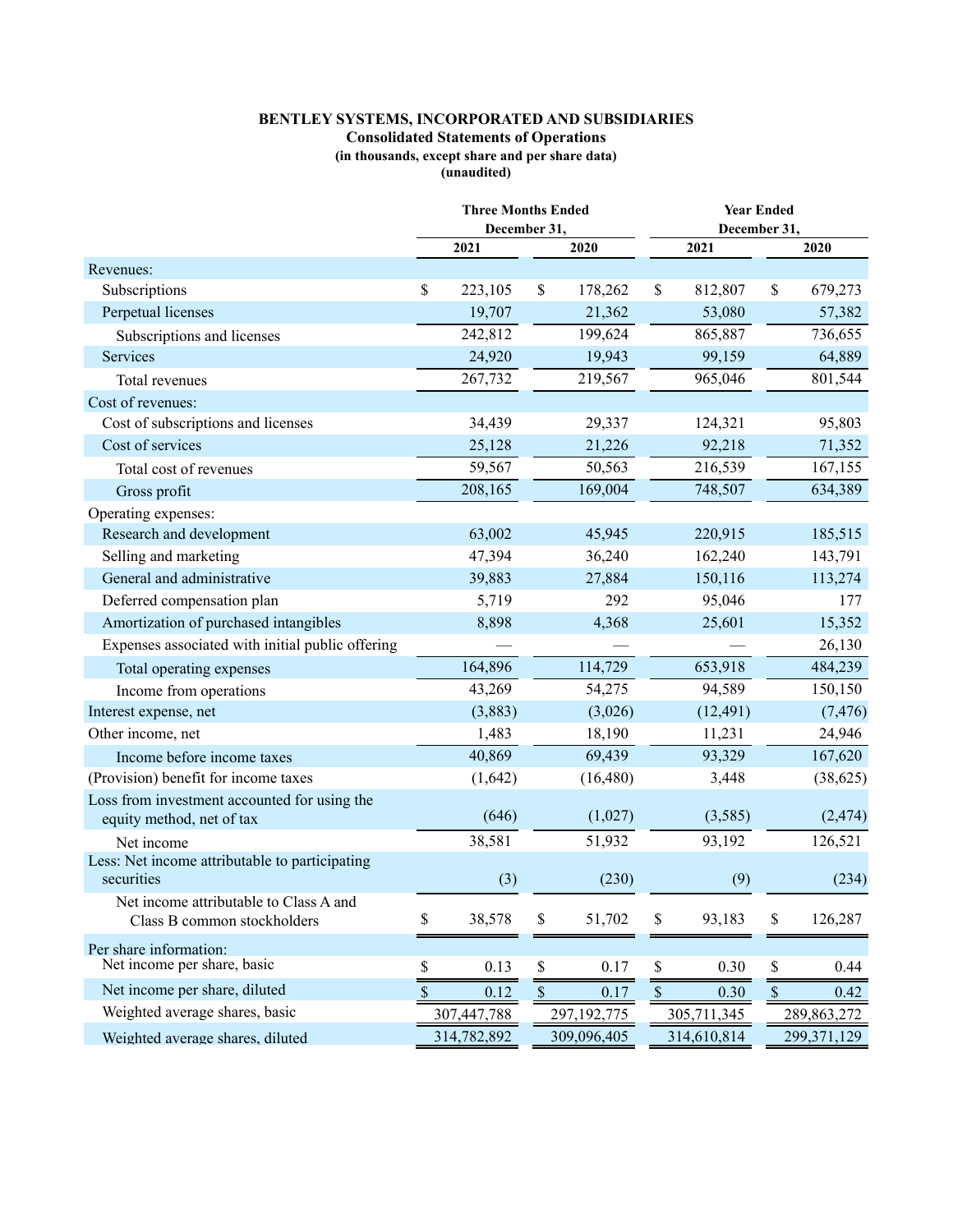# **BENTLEY SYSTEMS, INCORPORATED AND SUBSIDIARIES Consolidated Statements of Cash Flows (in thousands) (unaudited)**

|                                                                                   | <b>Year Ended</b> |              |    |            |  |
|-----------------------------------------------------------------------------------|-------------------|--------------|----|------------|--|
|                                                                                   |                   | December 31, |    |            |  |
|                                                                                   |                   | 2021         |    | 2020       |  |
| Cash flows from operating activities:                                             |                   |              |    |            |  |
| Net income                                                                        | \$                | 93,192       | \$ | 126,521    |  |
| Adjustments to reconcile net income to net cash provided by operating activities: |                   |              |    |            |  |
| Depreciation and amortization                                                     |                   | 52,793       |    | 36,117     |  |
| Bad debt allowance (recovery)                                                     |                   | 1,203        |    | (1,000)    |  |
| Deferred income taxes                                                             |                   | (19, 745)    |    | 16,246     |  |
| Stock-based compensation expense                                                  |                   | 49,045       |    | 32,114     |  |
| Amortization and write-off of deferred debt issuance costs                        |                   | 5,955        |    | 985        |  |
| Change in fair value of derivative                                                |                   | (9,770)      |    | (347)      |  |
| Change in fair value of contingent consideration                                  |                   | 550          |    | (1,340)    |  |
| Foreign currency remeasurement loss (gain)                                        |                   | 64           |    | (24, 502)  |  |
| Loss from investment accounted for using the equity method, net of tax            |                   | 3,585        |    | 2,474      |  |
| Changes in assets and liabilities, net of effect from acquisitions:               |                   |              |    |            |  |
| Accounts receivable                                                               |                   | (35,519)     |    | 12,388     |  |
| Prepaid and other assets                                                          |                   | 14,260       |    | 11,705     |  |
| Accounts payable, accruals, and other liabilities                                 |                   | 50,077       |    | 47,656     |  |
| Deferred compensation plan liabilities                                            |                   | 92,926       |    | 3,706      |  |
| Deferred revenues                                                                 |                   | 5,340        |    | (565)      |  |
| Income taxes payable, net of prepaid income taxes                                 |                   | (15, 932)    |    | (3,818)    |  |
| Net cash provided by operating activities                                         |                   | 288,024      |    | 258,340    |  |
| Cash flows from investing activities:                                             |                   |              |    |            |  |
| Purchases of property and equipment and investment in capitalized software        |                   | (17, 539)    |    | (16, 447)  |  |
| Acquisitions, net of cash acquired                                                |                   | (1,034,983)  |    | (93, 032)  |  |
| Other investing activities                                                        |                   | (4,081)      |    | (7, 854)   |  |
| Net cash used in investing activities                                             |                   | (1,056,603)  |    | (117, 333) |  |
| Cash flows from financing activities:                                             |                   |              |    |            |  |
| Proceeds from credit facilities                                                   |                   | 745,310      |    | 550,875    |  |
| Payments of credit facilities                                                     |                   | (991,310)    |    | (538, 625) |  |
| Proceeds from convertible senior notes, net of discounts and commissions          |                   | 1,233,377    |    |            |  |
| Payments of debt issuance costs                                                   |                   | (5,643)      |    | (432)      |  |
| Purchase of capped call options                                                   |                   | (51,605)     |    |            |  |
| Proceeds from term loans                                                          |                   | 199,505      |    | 125,000    |  |
| Payments of financing leases                                                      |                   | (197)        |    | (189)      |  |
| Payments of acquisition debt and other consideration                              |                   | (2,371)      |    | (3, 425)   |  |
| Payments of dividends                                                             |                   | (33, 396)    |    | (422, 646) |  |
| Payments for shares acquired including shares withheld for taxes                  |                   | (120, 539)   |    | (83, 975)  |  |
| Proceeds from Common Stock Purchase Agreement                                     |                   |              |    | 58,349     |  |
| Proceeds from stock purchases under employee stock purchase plan                  |                   | 3,846        |    |            |  |
| Proceeds from exercise of stock options                                           |                   | 5,605        |    | 9,128      |  |
| Net cash provided by (used in) financing activities                               |                   | 982,582      |    | (136,511)  |  |
| Effect of exchange rate changes on cash and cash equivalents                      |                   | (6,672)      |    | (3,591)    |  |
| Increase in cash and cash equivalents                                             |                   | 207,331      |    | 905        |  |
| Cash and cash equivalents, beginning of year                                      |                   | 122,006      |    | 121,101    |  |
| Cash and cash equivalents, end of year                                            | \$                | 329,337      | \$ | 122,006    |  |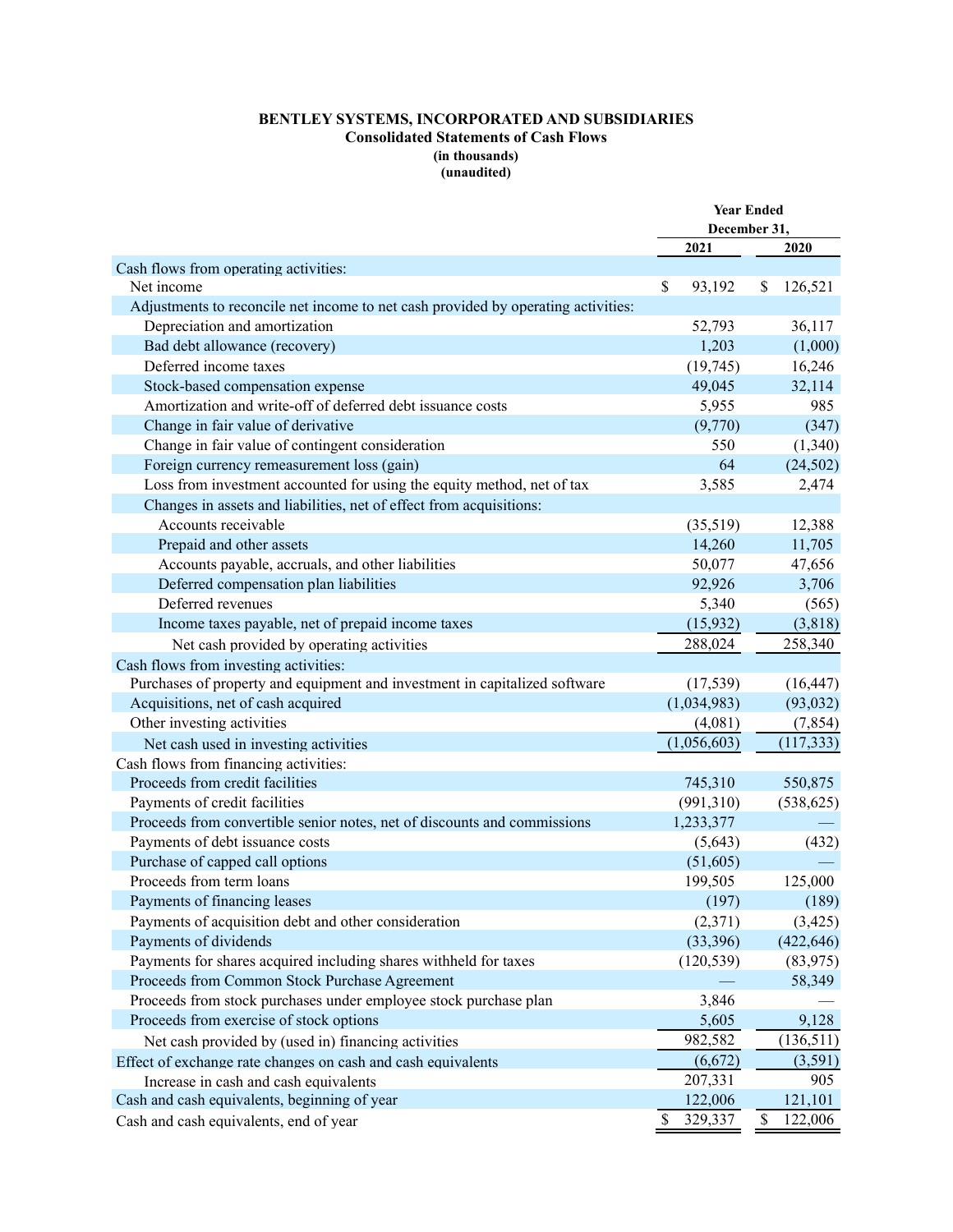# **BENTLEY SYSTEMS, INCORPORATED AND SUBSIDIARIES Reconciliation of GAAP to Non-GAAP Measures For the Three Months and Year Ended December 31, 2021 and 2020 (in thousands) (unaudited)**

Reconciliation of net income to Adjusted EBITDA:

|                                                                           | <b>Three Months Ended</b> |         |               | <b>Year Ended</b> |      |          |    |           |
|---------------------------------------------------------------------------|---------------------------|---------|---------------|-------------------|------|----------|----|-----------|
|                                                                           | December 31.              |         |               | December 31,      |      |          |    |           |
|                                                                           | 2021                      |         | 2020          |                   | 2021 |          |    | 2020      |
| Net income                                                                | S                         | 38,581  | $\mathcal{S}$ | 51,932            | \$   | 93,192   | \$ | 126,521   |
| Interest expense, net                                                     |                           | 3,883   |               | 3,026             |      | 12,491   |    | 7,476     |
| Provision (benefit) for income taxes                                      |                           | 1,642   |               | 16,480            |      | (3, 448) |    | 38,625    |
| Depreciation and amortization                                             |                           | 16,847  |               | 10,281            |      | 52,793   |    | 36,117    |
| Stock-based compensation                                                  |                           | 15,966  |               | 9,354             |      | 48,152   |    | 32,114    |
| Deferred compensation plan                                                |                           | 5,719   |               | 292               |      | 95,046   |    | 177       |
| Acquisition expenses                                                      |                           | 6,369   |               | 3,168             |      | 34,368   |    | 11,666    |
| Realignment expenses                                                      |                           |         |               | 10                |      |          |    | 10,022    |
| Expenses associated with IPO                                              |                           |         |               |                   |      |          |    | 26,130    |
| Other income, net                                                         |                           | (1,483) |               | (18,190)          |      | (11,231) |    | (24, 946) |
| Loss from investment accounted for using the equity<br>method, net of tax |                           | 646     |               | 1,027             |      | 3,585    |    | 2,474     |
| Adjusted EBITDA                                                           |                           | 88,170  |               | 77,380            |      | 324,948  | S. | 266,376   |

Reconciliation of net income to Adjusted Net Income:

|                                                                           | <b>Three Months Ended</b> |          |      |          | <b>Year Ended</b> |           |    |           |  |
|---------------------------------------------------------------------------|---------------------------|----------|------|----------|-------------------|-----------|----|-----------|--|
|                                                                           | December 31,              |          |      |          | December 31,      |           |    |           |  |
|                                                                           | 2021                      |          | 2020 |          | 2021              |           |    | 2020      |  |
| Net income                                                                | \$                        | 38,581   | \$   | 51,932   | \$                | 93,192    | \$ | 126,521   |  |
| Non-GAAP adjustments, prior to income taxes:                              |                           |          |      |          |                   |           |    |           |  |
| Amortization of purchased intangibles and<br>developed technologies       |                           | 11,998   |      | 6,027    |                   | 34,001    |    | 20,721    |  |
| Stock-based compensation                                                  |                           | 15,966   |      | 9,354    |                   | 48,152    |    | 32,114    |  |
| Deferred compensation plan                                                |                           | 5,719    |      | 292      |                   | 95,046    |    | 177       |  |
| Acquisition expenses                                                      |                           | 6,369    |      | 3,168    |                   | 34,368    |    | 11,666    |  |
| Realignment expenses                                                      |                           |          |      | 10       |                   |           |    | 10,022    |  |
| Expenses associated with IPO                                              |                           |          |      |          |                   |           |    | 26,130    |  |
| Other income, net                                                         |                           | (1, 483) |      | (18,190) |                   | (11,231)  |    | (24, 946) |  |
| Total non-GAAP adjustments, prior to income taxes                         |                           | 38,569   |      | 661      |                   | 200,336   |    | 75,884    |  |
| Income tax effect of non-GAAP adjustments                                 |                           | (5,827)  |      | (1,310)  |                   | (30, 173) |    | (12,067)  |  |
| Loss from investment accounted for using the equity<br>method, net of tax |                           | 646      |      | 1,027    |                   | 3,585     |    | 2,474     |  |
| Adjusted Net Income                                                       | \$                        | 71,969   | \$   | 52,310   | \$                | 266,940   | \$ | 192,812   |  |